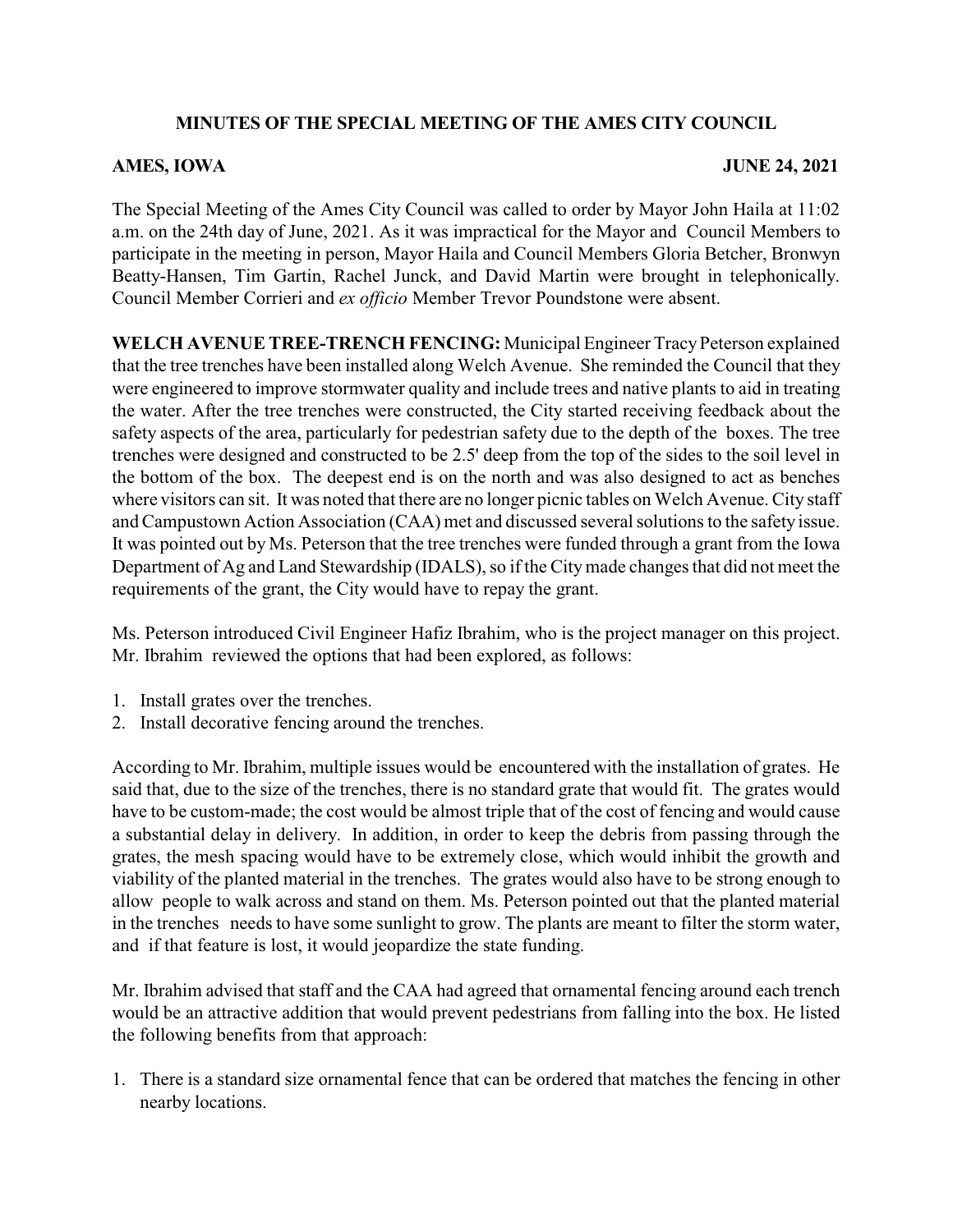- 2. A gate can be added, which would provide easy access for maintenance and cleanup.
- 3. Fencing will not inhibit the growth of the plant material in the trench.
- 4. The installation of ornamental fencing would not change the intent of the grant, so the grant funding would not be jeopardized.

It was noted by Mr. Ibrahim that the City has to place the order now in order to get the fencing installed before the students return in the fall. In addition to that, if not ordered now, the price could continue to increase. Installation costs could increase as well. Director Joiner stated that if the Council opts to direct staff to move forward with fencing, it will be five or six weeks before the fencing is received. It will take an additional two weeks to install.

Public Works Director John Joiner noted that Council Member Gartin had found some examples of grates; however, those are a much smaller unit than what is needed for this project. He reiterated that what is needed for this project is much larger and will have to be custom-designed.

Mayor Haila asked what material would be used to construct the fencing. Mr. Ibrahim stated that the fencing would be made of commercial-grade steel. He commented that it is believed that the fencing will withstand the wear that will occur in Campustown.

Maintenance of the tree trenches was discussed. Mr. Joiner advised that City staff had been maintaining the trenches since their installation. Mr Ibrahim advised that the Campustown Action Association will be given a key to access the trenches to provide help with maintenance.

Ms. Peterson noted that with the Welch Avenue construction bid, the bid alternate that would have also awarded trash receptacles, benches, and tree trenches was not awarded. The trash receptacles were ordered, have been received, and are being installed by City staff. According to Ms. Peterson, the contractor planted the plants; however, many did not survive. The contractor has been replacing the plants, and more will be added. She said that staff will continue to monitor the health of the trees and plantings. Mr. Ibrahim advised that the sedges (plants) will grow to be two to three feet tall. They are planted in seven of the nine trenches.

A concern was expressed by Council Member Martin that there are gaps in some of the wells. Ms. Peterson stated that during the first couple of years when it rains, the soil will naturally compact. Staff will also add soil.

Mayor Haila asked if the fencing will be attached inside or outside of the trenches. Ms. Peterson replied that the fencing would be installed inside of the trenches. The area designed to serve as a bench will still be able to function as it was intended.

Council Member Martin noted that Mr. Ibrahim had stated that it would be possible to install a gate in the fencing around each trench and asked where that would be located. Mr. Ibrahim answered, if it is decided to go that route, they would be installed on the street side.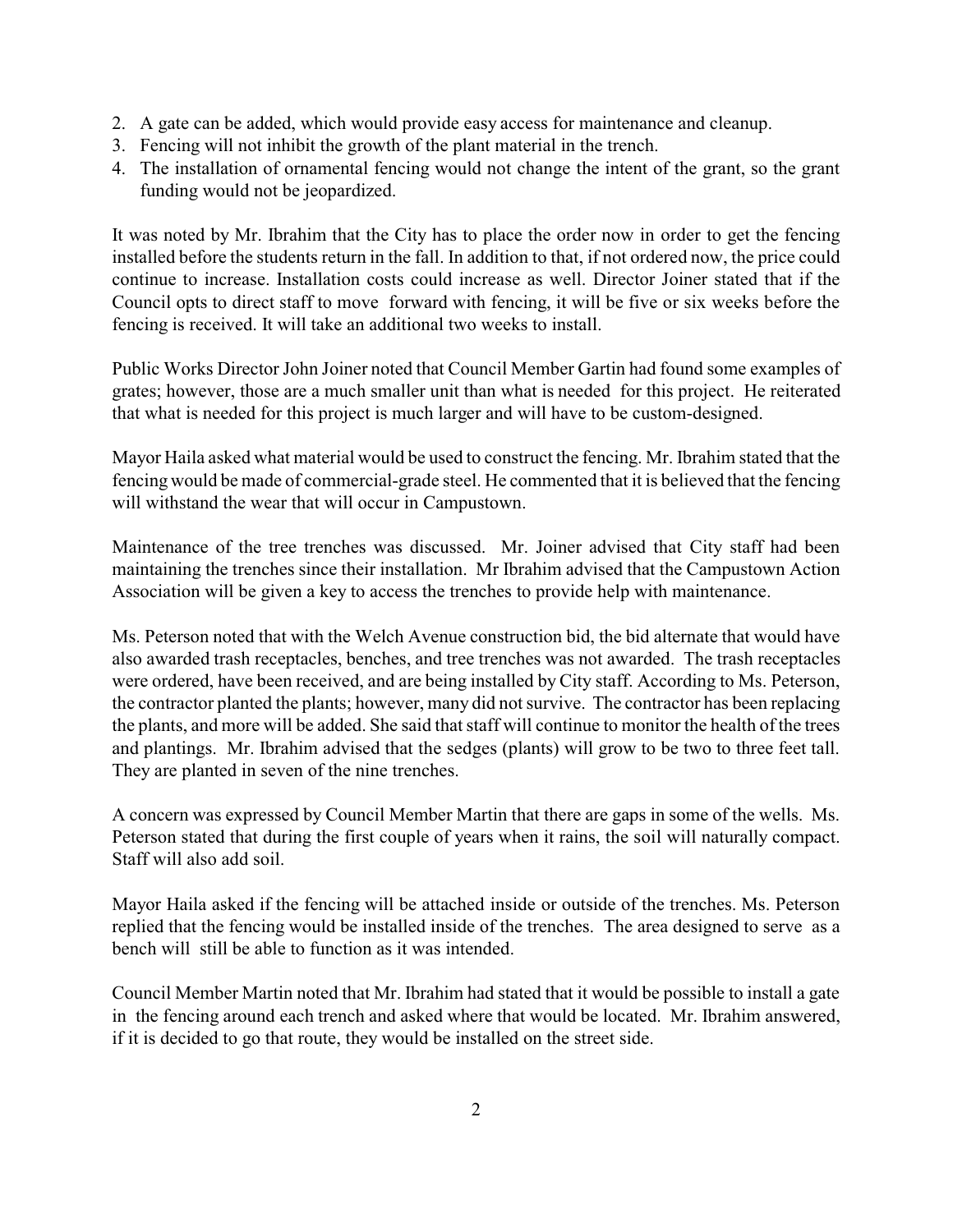Council Member Gartin commented that he was not a big fan of the fencing and asked staff to back off the wall of fences and consider an alternative. He stated that Council is working to improve the area and make it more attractive. In his opinion, the fencing would detract from the appearance. Municipal Engineer Peterson pointed out that the trenches collect the water, but do not in themselves actually preserve the water quality. She reiterated that the grant was received to improve the water quality, so if the scope changes, the City would have to pay back the grant. Also, flooding on Welch would not be accommodated. Mr. Gartin said he does share in the goal of having trees and creating an urban landscape. He also acknowledged the added benefit of storm water management with the tree trenches; however, aesthetics is also important. Concerning the issue of safety, he will defer to the expertise of others to determine what would work. Concerns have been expressed that the tree trenches will become an area to deposit trash, which would further detract from the appearance of Welch Avenue.

Council Member Beatty-Hansen commented that all of the trash receptacles have not yet been placed, but once added, the amount of trash going into the wells will be a lot less. She believes that the trash receptacles are being added this week, and it is hoped that will cut down on the amount of trash thrown into the trenches substantially.

Council Member Gartin asked who would be in charge of maintaining the trenches and what is the proposed frequency of maintaining. Ms. Peterson advised that maintenance is and will be performed through a partnership between the City and CAA. Staff will continue to monitor the situation; perhaps more receptacles will be added. Trash thrown on the street can actually go down the storm sewer, into Lake LaVerne, and eventually, into the watershed. Mr. Gartin commented that trash that comes from the night before will still be thrown inside the tree trenches. Mr. Joiner said that the City crew that goes out once a week to take care of the flowers can continue to remove the trash from the tree trenches. The trash cans will be placed close to the tree trenches. Mr. Gartin reiterated his thoughts that it is a given that there will be trash in the tree trenches no matter when or how often it gets picked up.

It was also stated by Mr. Gartin that he is not "married" to having flowers inside of the trenches if the reasoning behind not using grates is because there would not be enough sunlight for the flowers to grow. He wants the Welch Avenue project to be attractive and well-liked.

Council Member Betcher noted that the Council can't lose sight of the timeliness of the project. She stated that her main concern is that the trenches are safe for everyone who is walking in Campustown.

Council Member Beatty-Hansen said if the mesh is changed inside the trench to a small enough net to catch the trash, it might be a threat to wildlife. She recommended that they start with the placement of trash receptacles near the fencing and see how that goes before any changes are made.

Council Member Junck asked how long it will take for the sedges to grow to maturity. Mr. Ibrahim answered that it will take about a year. According to Mr. Ibrahim, the plants were chosen to best treat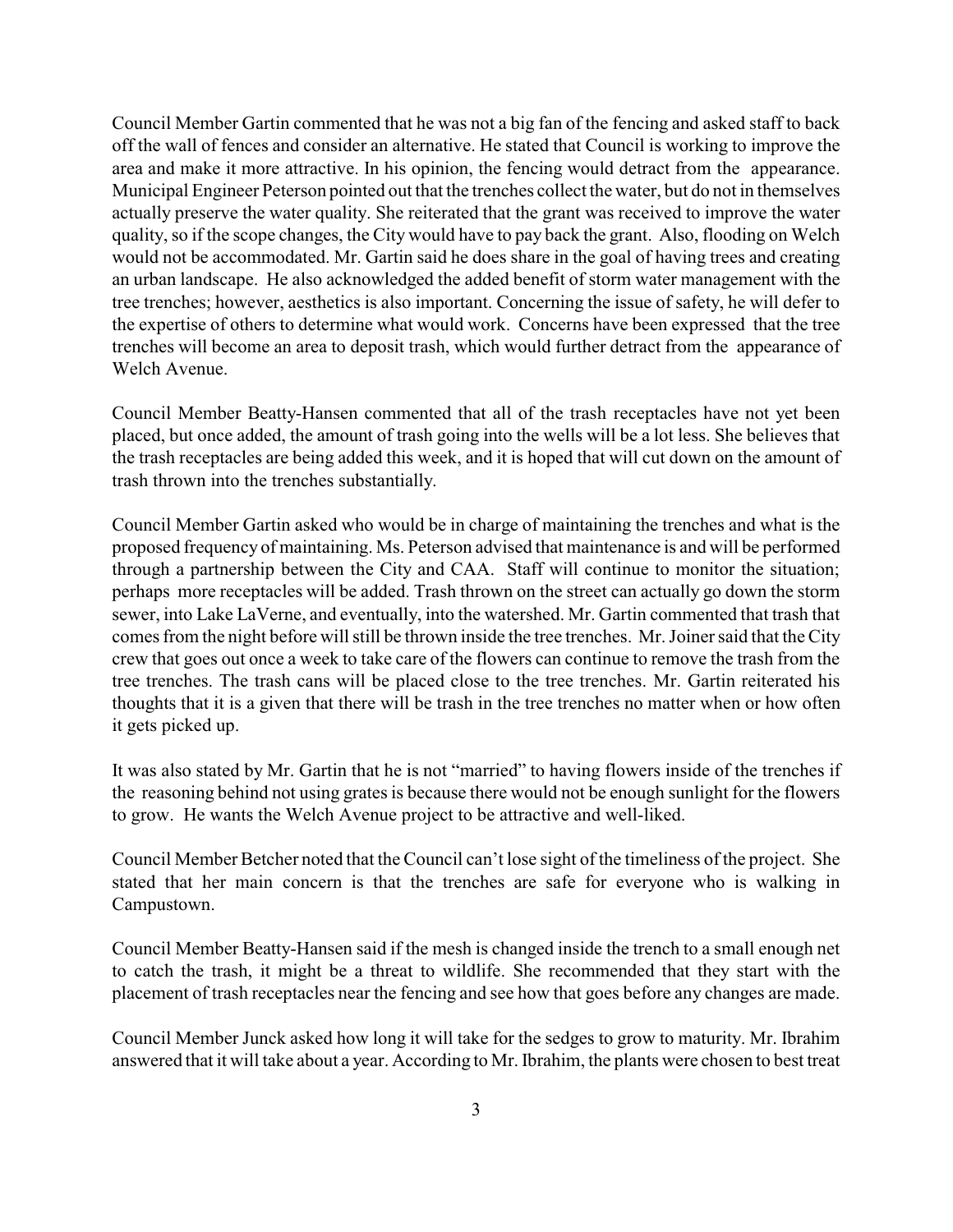the water quality. He also noted that when the sedges grow, any trash that would be deposited inside the fencing around the trenches will land on top of the plants.

City Manager Schainker noted that no matter what design was chosen, it won't alter people's behavior: People will continue to throw their trash outside of the trash cans and sometimes it will end up in the tree trenches. Ms. Peterson pointed out that the trash receptacle design for this project was specific; the others were such that pedestrians could just put their trash on top of the receptacle.

Mayor Haila again questioned the composition of the fencing and its ability to withstand abuse. Mr. Ibrahim confirmed that the fencing will be made of steel and hollow in the middle. The Mayor commented that it did not look to him that it will be strong enough and asked if the vendor was aware of the types of abuse that the fencing would be subject to in Campustown. Mr. Ibrahim stated that the fencing will be commercial-grade and will be bolted to the inside of the trench. City Manager Schainker commented that there is no guarantee from the vendor that the fencing will hold up to the kind of treatment that it might receive in Campustown.

Municipal Engineer Peterson brought the Council's attention to Page 15 ofthe Council Action Form, which showed a picture of the fence that was installed for a new restaurant just south of Cy's Roost. The fence is very similar to that which is being proposed for the tree trenches. She shared that a similar one was also installed at 200 Welch a few years ago.

Moved by Junck, seconded by Beatty-Hansen, to direct staff to install a 3' ornamental fence around the tree trenches on Welch Avenue by contracting with The Door and Fence Store of Ames, Iowa, at a cost of \$21,958, with funding to come from the available funds in the project budget.

Council Member Gartin stated that he is concerned about the quality of steel as well as the design of the fencing. He asked if there was any possibility of upgrading the quality of fencing material. Mayor Haila replied that this is a time-sensitive project. The manufacturer is more than likely not interested in upgrading the material.

Council Member Martin noted that there is a threat to the grant funding, which was in the amount of \$100,000, if the City sways too much from the design. He stated that he supports the fencing for now, but is concerned whether it is good enough in terms of structure as well as aesthetics. Mr. Martin said he was hoping for something with a more grandeur design given the other improvements that have been made in the Campustown area. He hopes that staff pays close attention and would be willing to replace the fencing with another material in the future if need be. In addition, there should be a plan for having trash picked up every day until those who are picking it up that say that the amount of trash has lessened to the extent that it doesn't have to be every day.

Council Member Betcher also stated that she was skeptical about the fencing material. She commented that Council Member Martin is correct about the investment in the area. Ms. Betcher noted that the City needs to be conscious of doing things right, but, in this case, the City also has a need to do things quickly. The fencing, alone, is not deterring the deposits of trash, which causes a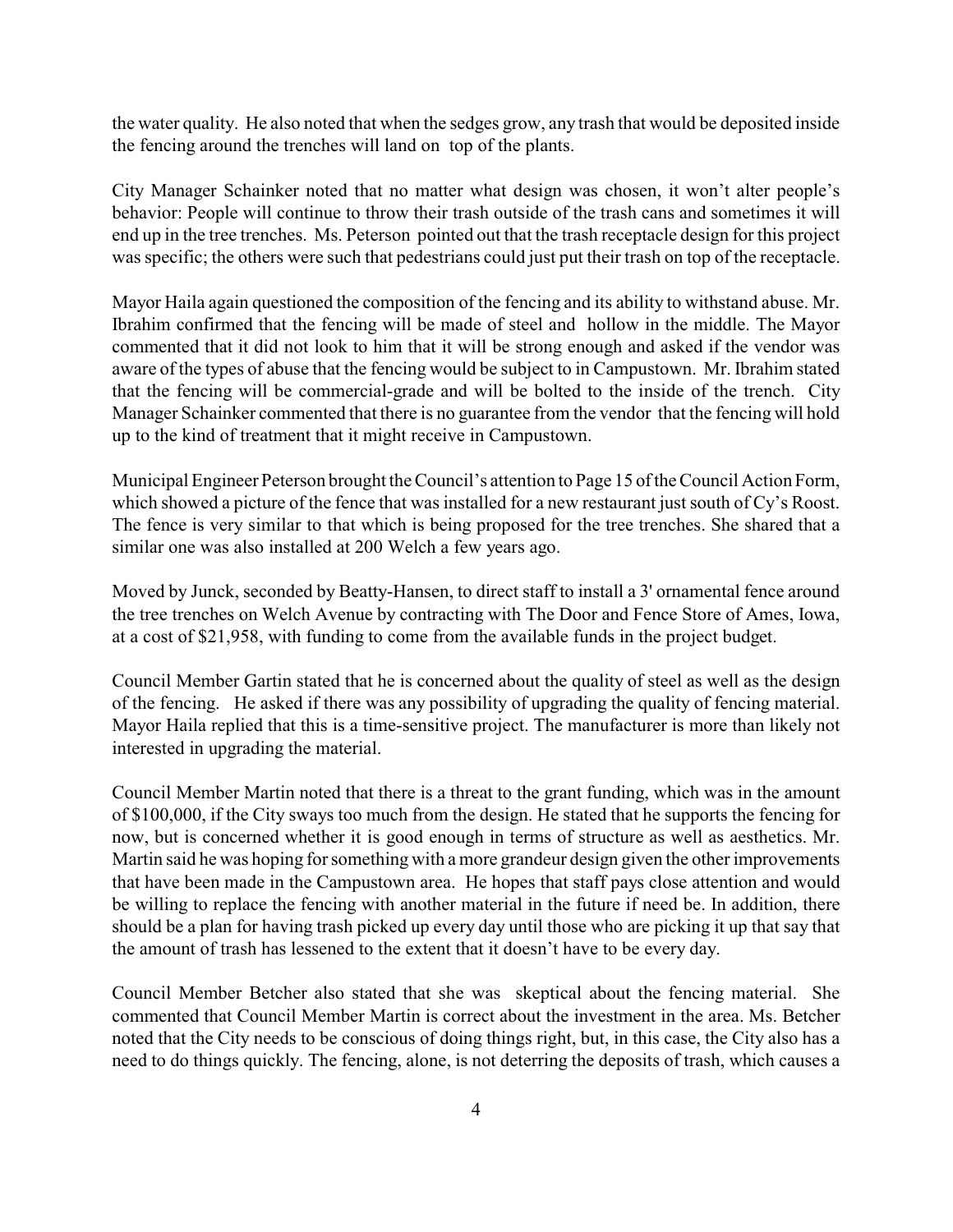problem with storm water management. Mayor Haila pointed out that trash will be in the trenches after it rains as it will wash in there.

Vote on Motion: 4-1. Voting aye: Beatty-Hansen, Betcher, Junck, Martin. Voting nay: Gartin. Motion declared carried.

Moved by Martin, seconded by Betcher, to ask staff to come up with a strategy for daily maintenance (trash pick up) for at least the rest of the calendar year unless canceled because it is no longer warranted.

Vote on Motion: 5-0. Motion declared carried unanimously.

Ms Betcher stated that if daily trash pick up is not needed, the schedule can be changed.

**TRANSFORMER OIL RECONDITIONINGAND REPAIR:**Electric Services Director Donald Kom stated this item is coming to Council because the amount of the bid is over \$50,000. The bid is for oil reconditioning and repair of a transformer for the Electric Services Department. The work needs to be completed as oil testing has revealed that there is elevated moisture in the oil. Normally, an inhibitor is added to transformer oil to keep moisture out; however, testing has revealed that this inhibitor is gone. Moisture in the transformer will lead to deterioration, which could lead to catastrophic failure. There is also oil migrating between the main tank and the Load-Tap changer tank that needs to be addressed. According to Director Kom, this project is time-sensitive because this transformer is required to supply power to Unit No. 8 for start-up. Electric Services is striving to complete Unit No. 8 start-up prior to July 23 to meet MISO deadlines.

Mr. Kom advised that on June 11, 2021, a Request for Quotation (RFQ) was issued to 103 vendors for oil reconditioning and repair of the transformer. Two bids were received. Staff reviewed the bids and concluded that the apparent low bid was unacceptable as it did not include the costs of replacing barrier boards or seals. The Citywould need to purchase and receive those items before repair, which could delay the project. In addition, the quote provided did not include draining the oil out of the tank and did not create a vacuum to draw out the moisture. The quote from the alternative bidder, although offering a higher bid cost, did include all the necessary work that City staff had solicited in the RFQ.

Moved by Betcher, seconded by Junck, to adopt RESOLUTION NO. 21-384 awarding a contract to Maxima of Shawnee Mission, Kansas (dba North American Substation Services, LLC, of Alamonte Springs, Florida) for transformer oil reconditioning and repair in accordance with the bid in the amount of \$56,335.50 (inclusive of Iowa sales tax).

Roll Call Vote: 5-0. Resolution declared adopted unanimously, signed by the Mayor, and hereby made a portion of these Minutes.

## **DISPOSITIONS OF COMMUNICATIONS TO COUNCIL:** None.

**COUNCIL COMMENTS:**Council Member Betcher commented that in the time between now and